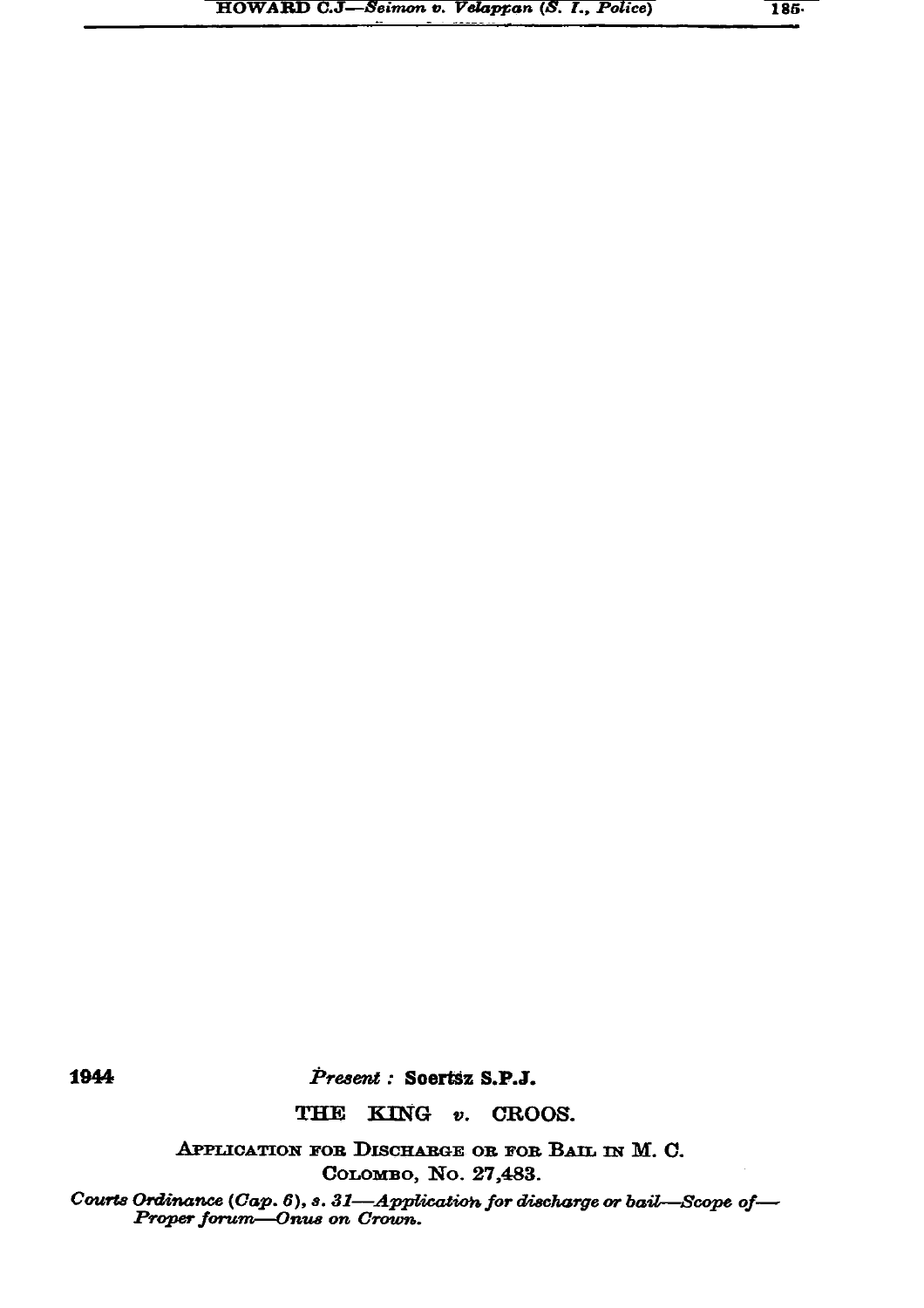Where an application for discharge or, alternatively, for bail was made under section 31 of the Courts Ordinance and the application for discharge was opposed on the grounds  $(a)$  that it was not shown that the prisoners might properly have been tried at the second criminal sessions after their commitment, (b) that the prisoners were brought to trial at the second criminal sessions although no valid verdict was reached, the jury having disagreed, (c) that the application for discharge should have been made to the Judge presiding at the sessions-

Held, (1) that it was for the Crown to show that the prisoners could not properly be brought to trial, (2) that the prisoners had been brought to trial at the second criminal sessions, (3) that an application for discharge could not be entertained by a Judge sitting in appeal.

Held, further, that the application for bail should be allowed unless good cause was shown to the contrary, or unless the trial had been postponed at the prisoner's instance.

PPLICATION for discharge or, alternatively, for bail.

Ananda Pereira, in support.

D. Janszé, C.C., for Attorney-General.

 $Cur.$   $adv.$   $mlt.$ 

December 7, 1944. SOERTSZ S.P.J.-

This is an application under section 31 of the Courts Ordinance asking that two prisoners, now on remand, awaiting their trial on a charge of murder be discharged from imprisonment for the offence for which they have been committed to trial, on the ground that they have not been brought to trial " at the second Criminal Sessions of the Supreme Court holden after the date of the commitment at which they might properly be tried " and on the ground that all the other conditions of section 31 have been satisfied; or in the alternative, it is asked that the prisoners be admitted to bail in pursuance of the first part of section 31.

Crown Counsel opposed the application for discharge on the grounds :-

- (a) that it has not been shown that the prisoners might properly have been tried at the second Criminal Sessions after their commitment.
- (b) that they were brought to trial at the second Criminal Sessions although no valid verdict was reached the jury having disagreed.
- (c) that the application for the discharge should have been made to the Judge presiding at the Sessions.

In regard to  $(a)$ , in my opinion, it is for the Crown to show that the prisoners could not properly be brought to trial, but the failure to do that is immaterial in this instance, because in regard to  $(b)$ , I find that the prisoners were brought to trial at the second Criminal Sessions, and also because, in regard to  $(c)$  I find it is not competent for me sitting here to entertain an application for discharge under section 31.

The first application is, therefore, refused.

In regard to the second application, that is to say, the application for bail, I must allow it unless good cause has been shown to the contrary, or unless the trial had been postponed at the prisoners' instance. No good cause has been shown to the contrary, nor is it contended that there was postponement at tho prisoners' instance. I, therefore, direct that the prisoners be admitted to bail in a sum of Rs. 7,500 each, and I further